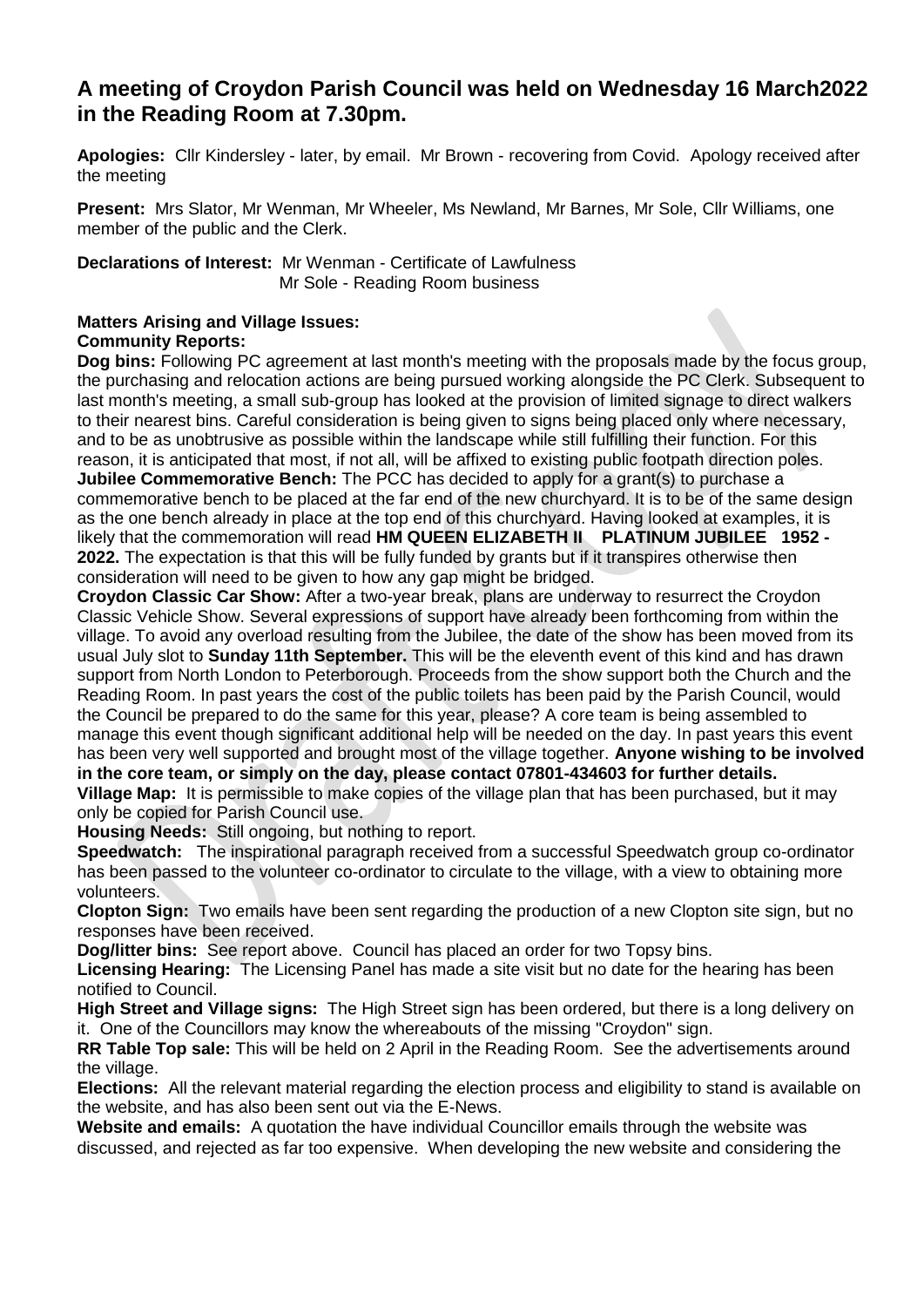GDPR requirements we discussed the possibility of each councillor having a dedicated email address for their council work. The Chair has suggested the following:-

If councillors use their personal email address, in the event of a freedom of information issue it could result in all private emails being disclosed. We asked the company that manage our website for a quotation to add our emails to our Domain name. This would mean our email addresses would end in @croydon-village.co.uk.

The total cost of this would be £881.40 and an ongoing cost of £33 per month. Full details have been circulated to Councillors. Other such systems all charge about £4.50 per month per address. So a minimum monthly charge of £36 per month. This cost is excessive, and I don't believe it can be justified. As an alternative I propose a free system, which each individual councillor can set up exclusively for council business. Gmail is free and you are allowed numerous accounts. Councillors could all use the same style. As an example I have set up the following Gmail account

#### [sue.slatorCPC@gmail.com](mailto:sue.slatorCPC@gmail.com)

The convention being Councillor's name with CPC for Croydon Parish Council. You can set up email and read the emails on any device, PC, Mac or on a website. I propose you adopt this email style from the May meeting following the election. Council discussed this proposal and agreed in principle to standardise their emails, following the next election.

Mrs Slator will not be standing for election in May, but would be happy to continue working with the Clerk on the website. Council was very pleased and happy to accept her offer.

### **District Councillor Williams verbal report:**

**Budget:** Some things are welcome and others were not. I was unable to support this.

**Green Bins:** These are getting back to normal but there are likely to be more disruptions. If your bin is missed it can now be reported.

**Congestion Charge:** This charge would be wrong in the current climate. If the proposed amount were adopted, the cost to someone working in Cambridge would be £3,500 per year.

**Accounts:** The accounts for 2018/2019 have still not been completed and signed off. It is planned that they will be presented at a meeting on 29 March, just before the start of the next financial year. The officers are working long hours, but there are not enough of them. It will possibly take another 18 months to catch up on the uncompleted audits. Audit fees for the work so far have been horrendous and the turnover of the accounting staff is huge.

**Council Tax Rebate:** Please see the South Cambs website Energy rebate page. The refund will not be paid automatically, but needs to be claimed.

### **Written report for the Mordens Ward from District Cllr Williams**

Not received.

### **Planning:**

**Certificate of Lawfulness:** under S192 for the use of the land for the siting of two residential mobile homes.

Site address: Queens View High Street Croydon

Reference: 22/00743/CL2PD.

This is for information only.

### **22/00886/FUL: White Carpentry, Lower Road, Croydon**:

Retrospective application to regularise and/or for works already completed.

The Chair gave a brief summary to the meeting.

### **Issues of concern**

- The documents submitted do not explain the master plan and indicate further building of lodges.
- Retrospective applications are usually made for minor alterations and adjustments to developments. However, in this case we are talking of extensive development for which no permission was sought.
- The longer term use of lodges is not clear and indication of visitor centre to see animals suggests tourism and the use as AirBnB has been mentioned in a village meeting by the applicant. A mark III build is mentioned in the application with a longer ten year plan, which is unspecified.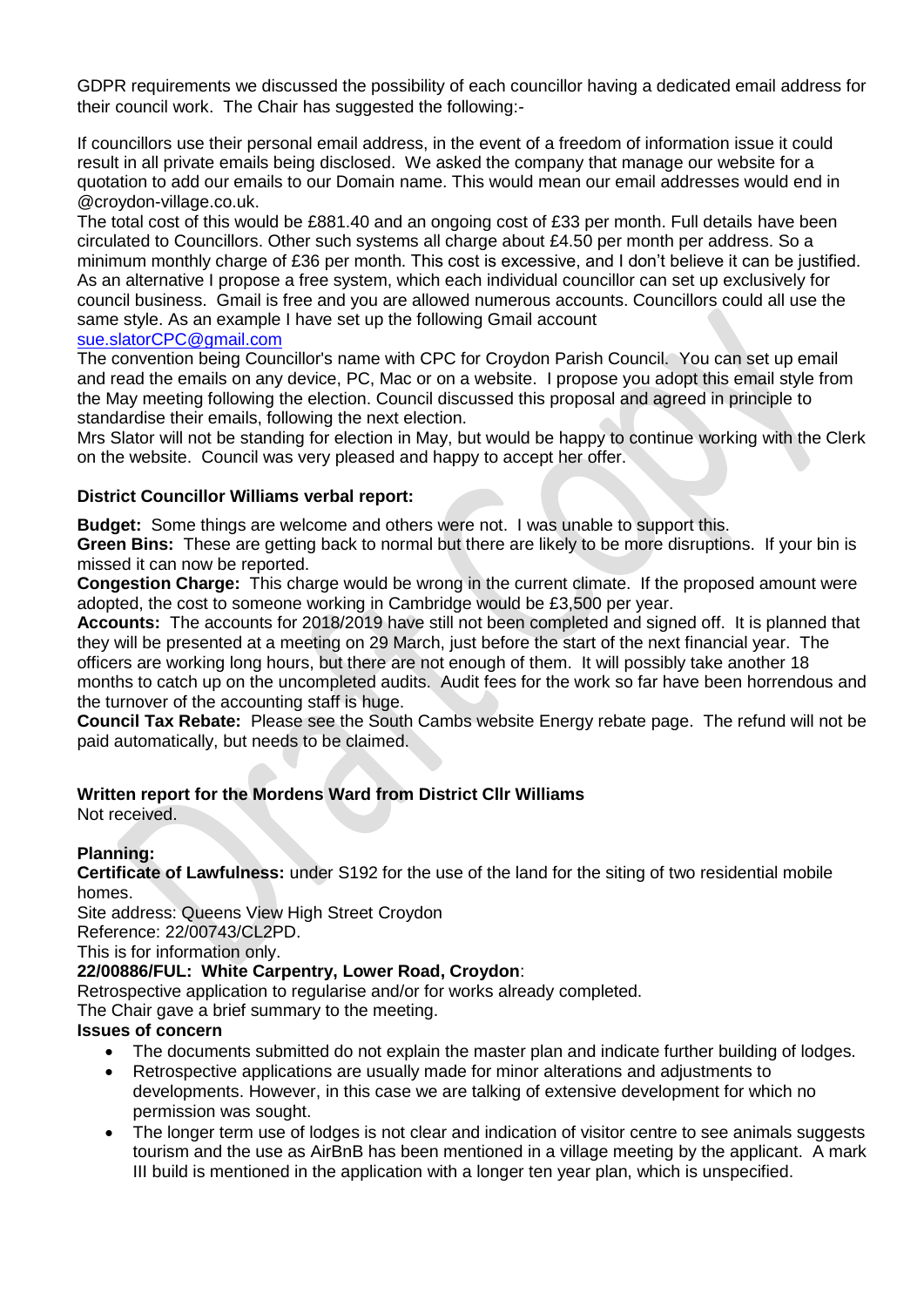- The date of build is not specified, but since 2015 with the fourth building added after May 2020.
- Still no mention of the bar and advertised "pub" in the application as requested.
- We have received objections about the intrusive 3m boundary fence and the closeness to a neighbour's barn.
- We have had objections of the development of storage unit without permission against the boundary.
- We do believe the lodges would not have gained planning permission, if applied for, as they do not fit the criteria of the South Cambs Local plan.

Further to these, the applicant states that some of the buildings have been there for "many years". Three of the lodges appear on Google Earth in May 2020, but the fourth has been built since then. There is not a reference to the use of the Training Centre as a bar/pub and there does not appear to have been a change of use for this.

A neighbouring property emailed as follows:

*I particularly object to the 3m fence which is an eyesore and visible from my property and I also object to the wooden cladding he has placed against my barn wall. I have put these objections in writing to the parish council and I have also raised concerns about the house he has built in the grounds at the entrance to his complex. I was told this was office space and only temporary but it has been occupied during the last two years with lights on at night and I've seen people leaving in the morning.* The fence currently only has a 2m height permission.

It is unclear what the final objective of the developments there are for.

So many complaints have previously been received about the whole site that, in the wider public interest it was resolved that Council would object to the application and ask for it to go to the Planning Committee. Proposed - Mr Barnes, seconded - Mr Sole, all in favour.

Council objects to this application for the following material reasons:

**Loss of privacy:** Erection of a 3m high fence, intrusion of residential amenity.

**Overshadowing:** Building constructed by the applicant on a party wall. Scale and mass is impacting on the amenity of neighbours.

**Highway Safety:** The nature of the development implies increased traffic movements on the B1042.

**Traffic:** Increased traffic movements implies increased need for parking on the site. If permission were to be granted for the "bar/pub" building, then the Parish Council would request a traffic management scheme to be in place.

**Noise:** Increased traffic movements will create more noise.

**Environment:** The cumulative impact of the number of developments currently on the site leads to severe harm to the environment.

**Overdevelopment of the site:** The developments have changed the character and landscape, design and appearance of the area. Concern of neighbourhood disturbance as site appears to develop an entertainment and tourist venue as well as the original carpentry business.

**Environmental Impact:** Tarmac already laid should be replaced with gravel, to allow natural drainage. The land on which the lodges have been built had to be cleared, and given the amount of clearance, this would cause harm to the biodiversity of the area.

# **Written report from County Councillor Kindersley:**

**Gamlingay Division Councillors Report - SCDC and CCC - March 2022**

The Gamlingay Division comprises the Parishes of Abington Pigotts, Arrington, Barrington, Croydon, Gamlingay, Guilden Morden, Litlington, Hatley, Orwell, Shingay-cum-Wendy, Steeple Morden, Tadlow & Wimpole. This report is /for all Division Parish Councils but please be aware that it will include items that may have little or no relevance to your particular Parish. Apologies in advance!

**Cambridgeshire County Council Budget:** A Local Government Association peer review team visiting Cambridgeshire last summer, consisting of senior councillors from all political parties and senior officers from several local authorities, concluded the following – this was directly after the elections and change in administration:

"The Council is entering a period where future years budget gaps and required mitigation are of a significant magnitude and urgent. A forecasted budget gap of £64m over the MTFS period requires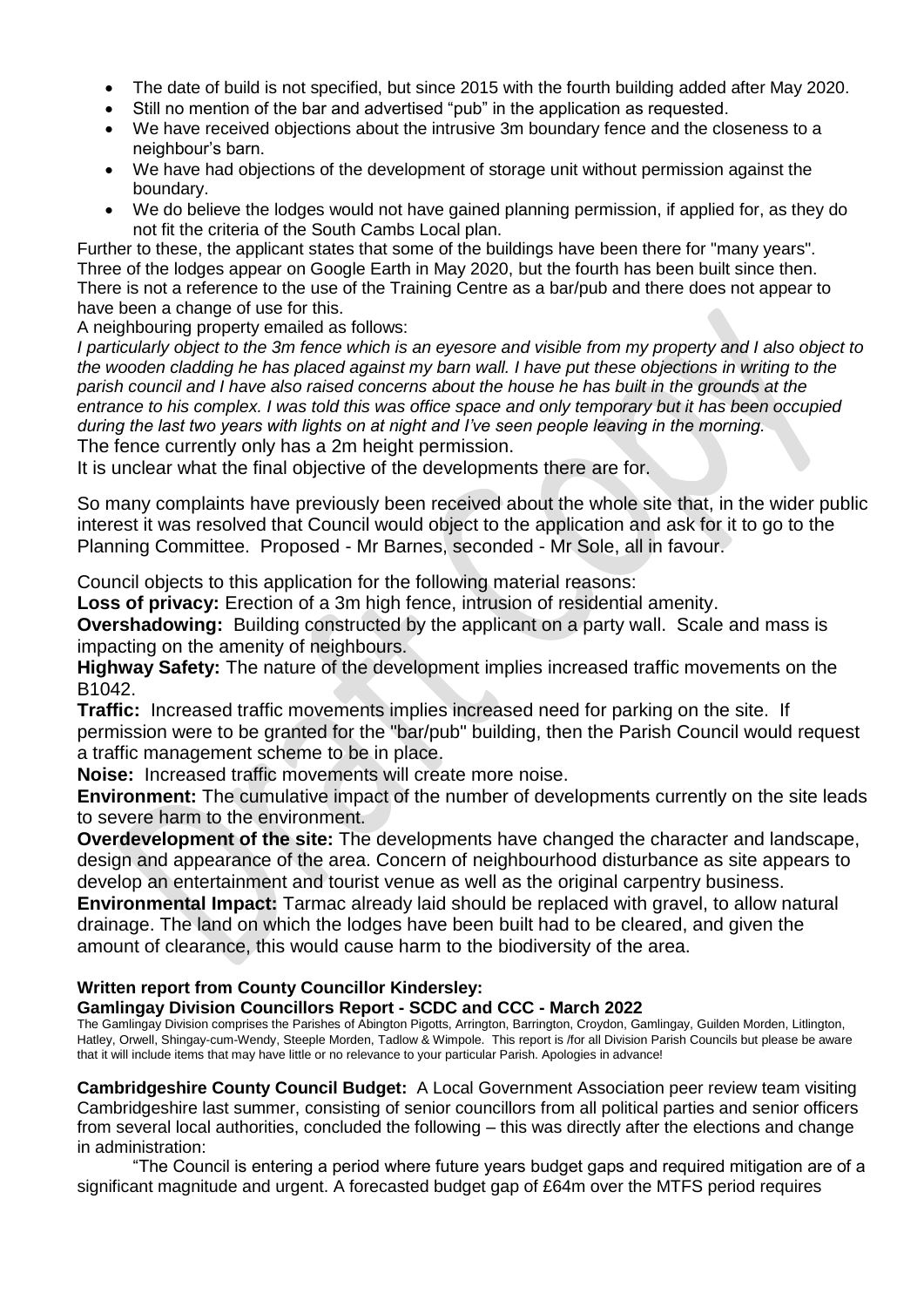detailed and immediate planning. There has been a reliance on one-off balances and some use of reserves across previous years to fund the budget shortfall which has resulted from a lack of financial strategic planning which is not sustainable. Although balancing the budget from the general fund balance is possible in the short-term, using reserves is seen as high-risk and should be avoided. Historic decisions not to increase council tax by the maximum possible has resulted in significant ongoing lost income. There is now a need to establish a clear Council Tax strategy for the next 4 years."

he council has now agreed its budget for 2022-23, which closes a projected £22.2 million gap using efficiencies, savings, and the government's one-year financial settlement. It also starts to address a projected gap of more than £80 million over the next five years. Budget gaps have continued to grow. Between the December and January there was an increase of £2.5m in the costs of providing care and our own social care workforce, as a result of significant pressures (supply chain, cost of living rises) and labour shortages facing the sector.

The headline government announcement was that Cambridgeshire's core spending power would increase by 8%, but around two-thirds is due to the additional Council tax that the settlement allows us to precept, and that government assumes will be utilized. There has been no indication of any continuation of government support for free school meals during the holidays, or for the household support fund.

The County Council share of council tax will increase by 4.99 per cent – 1.99 per cent for general services, and a 3 per cent rise for Adult Social Care. This will mean an extra charge of 90p per week for a Band A household, £1.04 per week for a Band B household, and £1.19 for a Band C household. The increase in Band D is £1.34 per week, which will still leave the County Council's council tax share below the average for shire counties.

The increase comes at a time when many families are struggling with increases outside the council's control, such as National Insurance, energy bills, and food price rises. The council's budget therefore offers a safety net for those least able to pay.

The budget also offers support through with the Household Support Fund – see below – continued funding for Free School Meals throughout the school holidays – £15 per week for each eligible child.

A 100 per cent council tax rebate for care leavers until they reach the age of 21, and a targeted fund to support them, if they need it, until they are 25.

A £1 million 'catch up' fund to help children catch up on activities which help them learn skills, build self-confidence and make friends.

In addition, the council's business plan pledges to deliver a 'Just Transition Fund' towards a more equal and sustainable Cambridgeshire –with scope to include flood prevention and environment and climate action as well as a variety of social enterprises, such as repair cafes and social care enterprises. The council's business plans also includes:

A £2.9 million countywide programme to support older people living in their own communities and homes for longer – part of a proposed investment in a new vision to create a more localized care workforce.

Increased investment in projects which support biodiversity and access to open spaces.

More investment to improve safety on roads, and the accessibility of footways and bridle paths. A continued roll out of the Real Living Wage, not just for lowest paid council staff but working with contractor and supplier organisations to make this aspiration a reality as soon as possible.

**Strategy to move faster to tackle climate change approved by Full Council:** An action plan setting out how and by when the council and the whole of Cambridgeshire will reach net zero was approved by Cambridgeshire County Council's Full Council in February. The strategy will mobilise all parts of the council to prioritise cutting carbon emissions and building community resilience to climate impacts.

It also outlines how the council will deliver on its commitments to reach net zero, work with the Cambridgeshire and Peterborough Combined Authority's Climate Commission and district council partners, and respond to the inevitable future challenges by setting a new ambition for Cambridgeshire to reach net zero emissions by 2045 and an organisational target for the county council to reach Net Zero by 2030 and highlights the need for the council and others to engage, support and collaborate with communities, partners and businesses to make positive changes themselves.

**Roads:** Please be aware that major works will be taking place up to May 5<sup>th</sup> on the A1198 at Arrington – this is to repair the highways drains which have contributed to a lot of flooding in the area. The road at the Cinques, Gamlingay which also has been flooding will be jetted on March  $4<sup>th</sup>$  so should be in better repair by now.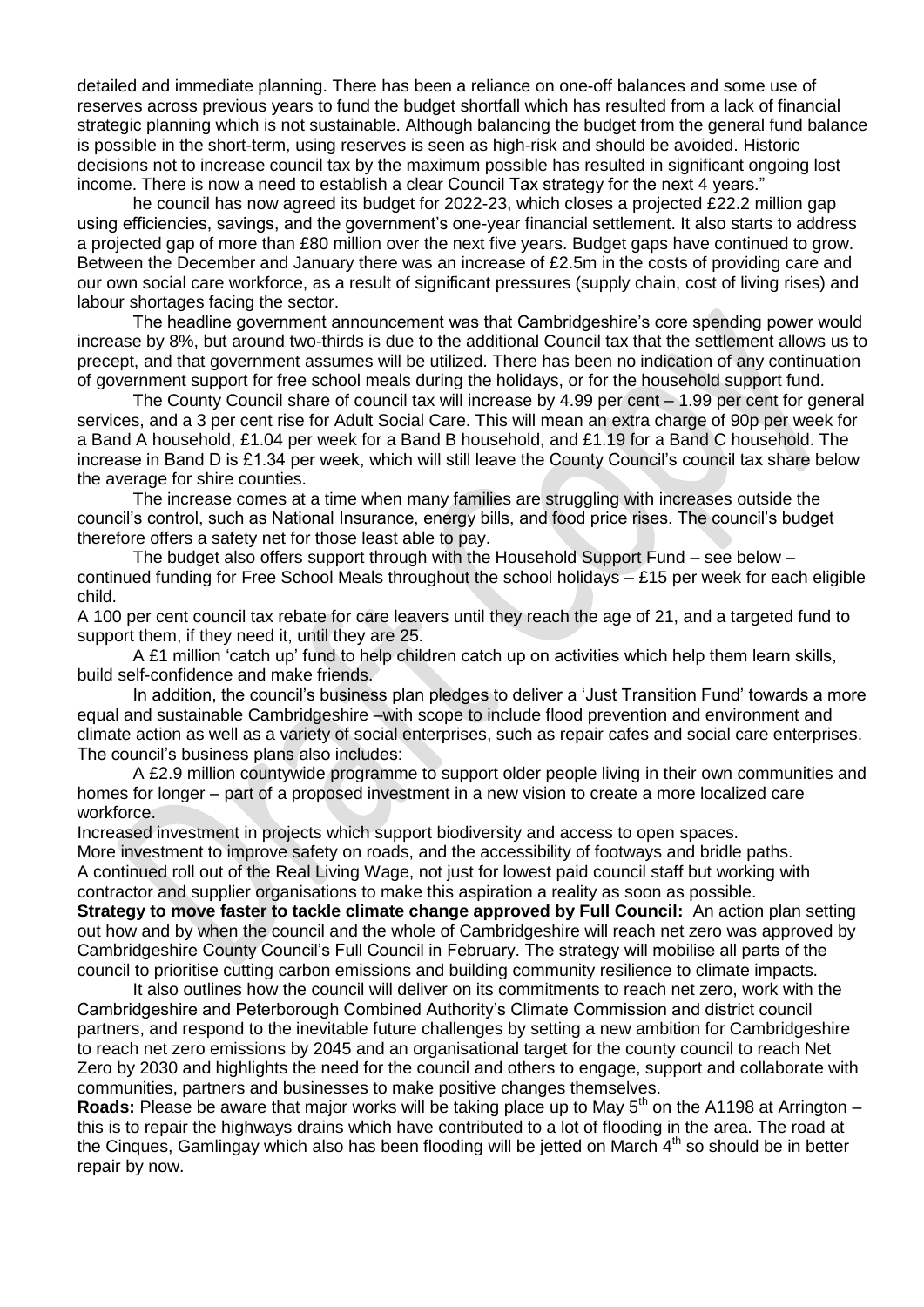**20mph speed limits:** New tools have landed in the Highways community kit box, which will be welcome news for all those communities with an interest in 20mph speed limits. There are two types of 20mph schemes which can introduced by the council – 20mph limits and 20mph zones. A 20mph limit typically covers individual or small numbers of streets and requires signs only, while 20mph zones typically cover larger areas and require both signs and markings.

The former are more cost effective, but the latter have been found to have a greater impact in reducing speed limits, especially when accompanied by traffic calming measures. The County Council Highways and Transport Committee will establish a new process for the implementation of 20mph schemes. This will allow third parties – such as parish councils - to make an application for a 20mph limit in their chosen area, with a number of schemes then progressing following a period of assessment and prioritisation.

**Footpath 10 Gamlingay:** We are now making progress with the reopening of Footpath 10 which runs through Downing Gardens from Green Acres to Green End. With considerable help and support from County Council officers the part that runs behind Green Acres is now open and has been cleared - after a fashion. Quite a lot of restorative work will be needed but at least you are not torn to shreds by brambles. The council has used drones to identify the route that a temporary path could take while Morris Homes completes its build including the instatement of the new permanent path which will run through the estate and restore the safe route for pupils walking and cycling to school. The situation now is that conversations are underway with Morris Homes to agree the temporary route and we are assured that we are weeks, rather than months, away from it being up and running.

**Voneus:** Sebastian wrote to the Head of Risk & Compliance about the process Voneus had (or rather, hadn't) undertaken in Gamlingay suggesting a proper and full consultation strategy to explain who they were, what they sold and how it worked. I have had a very helpful reply as follows:

"We would not normally be in this situation as we always engage with prospective communities before any planning applications are made. On this occasion, however, our sub-contractors launched ahead with the project before any such engagement was able to take place. I apologise for this and the upset it will have caused.

Our community engagement is normally very comprehensive as we have an excellent dedicated Community Engagement Team headed up by Zoe Day. Zoe specially drove to the [Parish Council] meeting from Yorkshire as we realised our normal process had not been followed.

In light of what has occurred and feedback from the meeting we have withdrawn all the planning applications and will be revisiting the whole project. As a company, Voneus, always seeks to work in partnership with communities.

We would expect a revised project plan to be ready by mid to late March 2022. It is expected that this plan will have less impact in terms of visible infrastructure. Please be assured that we will engage with the community prior to submitting any planning future applications.

Once again please accept my apologies and feel free to share the above with the community." So - I hope that any future plans by Voneus will include very full public engagement and information-sharing with Gamlingay residents and that they will use consultation feedback from the community as the basis for any further projects in the village.

**Ethics & Behaviour at the County Council:** You may be aware of 'Farmgate' whereby an independent investigation concluded that the former Cambridgeshire County Council deputy leader breached the Council's Code of Conduct in six different areas. Ex-Councillor Hickford failed to treat Officers and others acting on behalf of the Council with respect; used a bullying manner in order for the Council to pay for works that would otherwise be the responsibility of the tenant. He also used a bullying manner in order to set the terms of the lease for Manor Farm. He compromised Officers and others' impartiality in his dealings with regard to Manor Farm and his conduct towards Officers and others and his conflict of interest would have reduced the public's confidence in him being able to fulfil his role or the Council being able to discharge its functions.

He also used his position as Deputy Leader to receive concessions that the Council would not otherwise have agreed to and failed to register a disclosable pecuniary interest (the tenancy of Manor Farm) within 28 days and he failed to declare a non-statutory disclosable interest in meetings with regard to County Farms matters.

Obviously one bad apple is a bad apple too many so the Council is taking a wide range of steps to ensure that appalling behaviour such as this will never be tolerated again by officers or Councillors. **Luton Flight Paths:** The new flightpaths for Luton Airport came into operation last month. At busy times flights are stacked in a new stack over Huntingdon at 8000ft and then start their descent over Gamlingay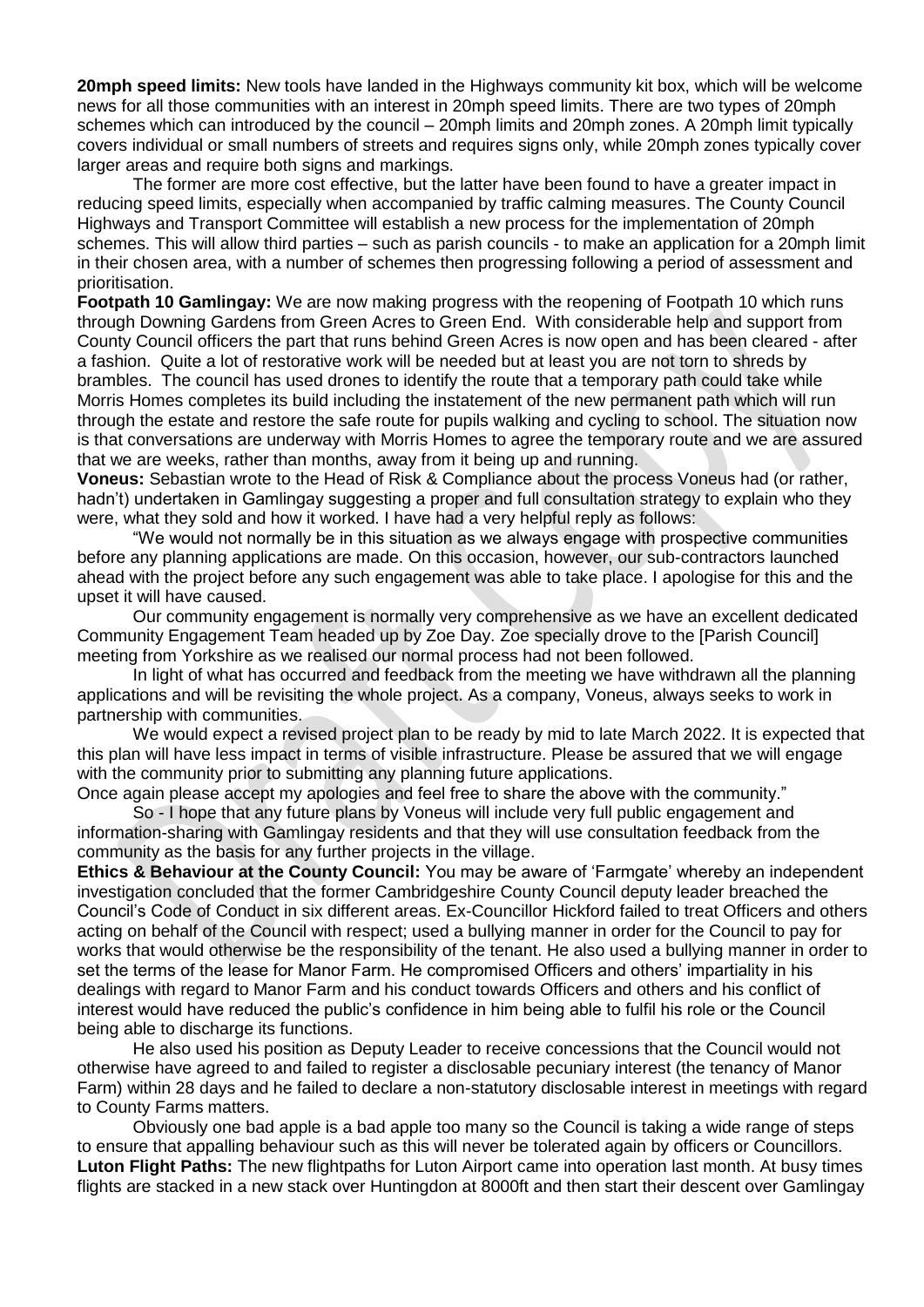and the Hatleys into Luton. You can track this happening on apps such as PlaneFinder. So aircraft are travelling over the villages dropping from 8k to 7k feet. We all objected to these changes - including the local Councils -but were ignored.

Worryingly, Luton Airport is pursuing plans for expansion to 32 million passengers per annum (mppa) with a second terminal and associated infrastructure to deliver this passenger growth by 2041. This application meets the thresholds to be a Nationally Significant Infrastructure Project. That means they must apply for a Development Consent Order (DCO). The application will be examined by the Planning Inspectorate and decided by the Secretary of State for Transport (not Luton Council). Do sign up for further updates and please consider responding to the current consultation at <https://magpielanding.traverse.org.uk/surveys/FutureLuToN> - this closes on April 4<sup>th</sup>.

**Paper Food Bags:** Residents wanting the brown paper food bags issued by South Cambs DC can pick them up from the Parish Council office. They cost 60p a bundle.

**Community Chest Grants for the Queen's Platinum Jubilee:** SCDC would like to support communities in marking 'The Queen's Platinum Jubilee'. For this reason, the criteria for the Community Chest Grant scheme has been flexed on a temporary and one-off basis until 12 April to allow Parish Councils and community groups to make Jubilee-related applications of up to £700. Applications will then be assessed at the Grants Advisory Committee meetings to help parishes plan ahead.

Maybe you'd like to purchase a Commemoration bench? Or plant a tree or a rose in honour of the Queen's Platinum Jubilee? These are just a couple of ideas! We welcome your application, and if you know of any community groups wishing to undertake a Jubilee-related project, we would ask you to make them aware of this fund. Applications should be in the spirit of the rest of the Community Chest grant criteria. For further details: Community Chest Grant page at SCDC

**Manor Road Parking:** We hope residents will be pleased to hear that hot on the heels of the lovely footpath repairs in Murfitt Way and Manor Rd, we are expecting some new parking bays to be installed which will help the bin lorries to gain access without having to drive on the verges.

**Business Grants:** The last round of Covid Grants is now being allocated and is focused on businesses which have specifically been affected by Omicron including those in the food and hospitality sectors and supply chains and in personal care e.g hairdressers and beauticians.

Since the start of the pandemic, the District Council has distributed a total of around £45 million in Government business support grants to more than 5,000 South Cambridgeshire businesses. Anyone needing advice relating to their business can contact the Council's Business Support and Development team at openforbusiness@scambs.gov.uk or visit www.scambs.gov.uk/business

**Civil Parking Enforcement:** Last month we told you that South Cambs District Council and the County Council were working together to introducing civil parking enforcement. This will see responsibilities for dealing with illegal parking shift from Cambridgeshire Police to Cambridgeshire County Council. This will mean drivers parking illegally, such as on double yellow lines, could be issued a ticket by Civil Enforcement Officers and ordered to pay a penalty charge.

The County Council will prepare an application to the Secretary of State for a Special Enforcement Area, via the Department for Transport, to introduce the scheme. Subject to the approval of this application, it is expected that civil parking enforcement could begin in South Cambridgeshire in the autumn of next year.

In South Cambridgeshire, the upfront costs of introducing civil parking enforcement will be funded by the Greater Cambridge Partnership, including a full review of road lines and signs. They will also cover any financial deficit of the scheme for the first five years and all income that is generated by fines will be used to help pay for the costs of running the scheme.

**Focus on Nature:** South Cambs DC has just published a Bio Diversity Supplementary Planning Document which you can see at [https://www.greatercambridgeplanning.org/media/2476/gcsp](https://www.greatercambridgeplanning.org/media/2476/gcsp-biodiversity-spd-feb-2022.pdf)[biodiversity-spd-feb-2022.pdf](https://www.greatercambridgeplanning.org/media/2476/gcsp-biodiversity-spd-feb-2022.pdf) and which supports the Doubling Nature Strategy published last year. It details how all new development must protect, preserve and enhance nature and encourages parish councils to develop their own nature recovery plans.

Water Supplies: It was deeply concerning to hear, via a journalist, that there may have been a pollution incident in South Cambs around Duxford, Shelford and Stapleford. SCDC immediately contacted Cambridge Water who were unaware of an enquiry and as soon as we were fully cognisant of the facts, we turned to looking at our own responsibility for monitoring private water supplies, which amounts to a small number of private wells and bore holes in the district. All these bore holes were subsequently confirmed to have water that is deemed to be 'wholesome'.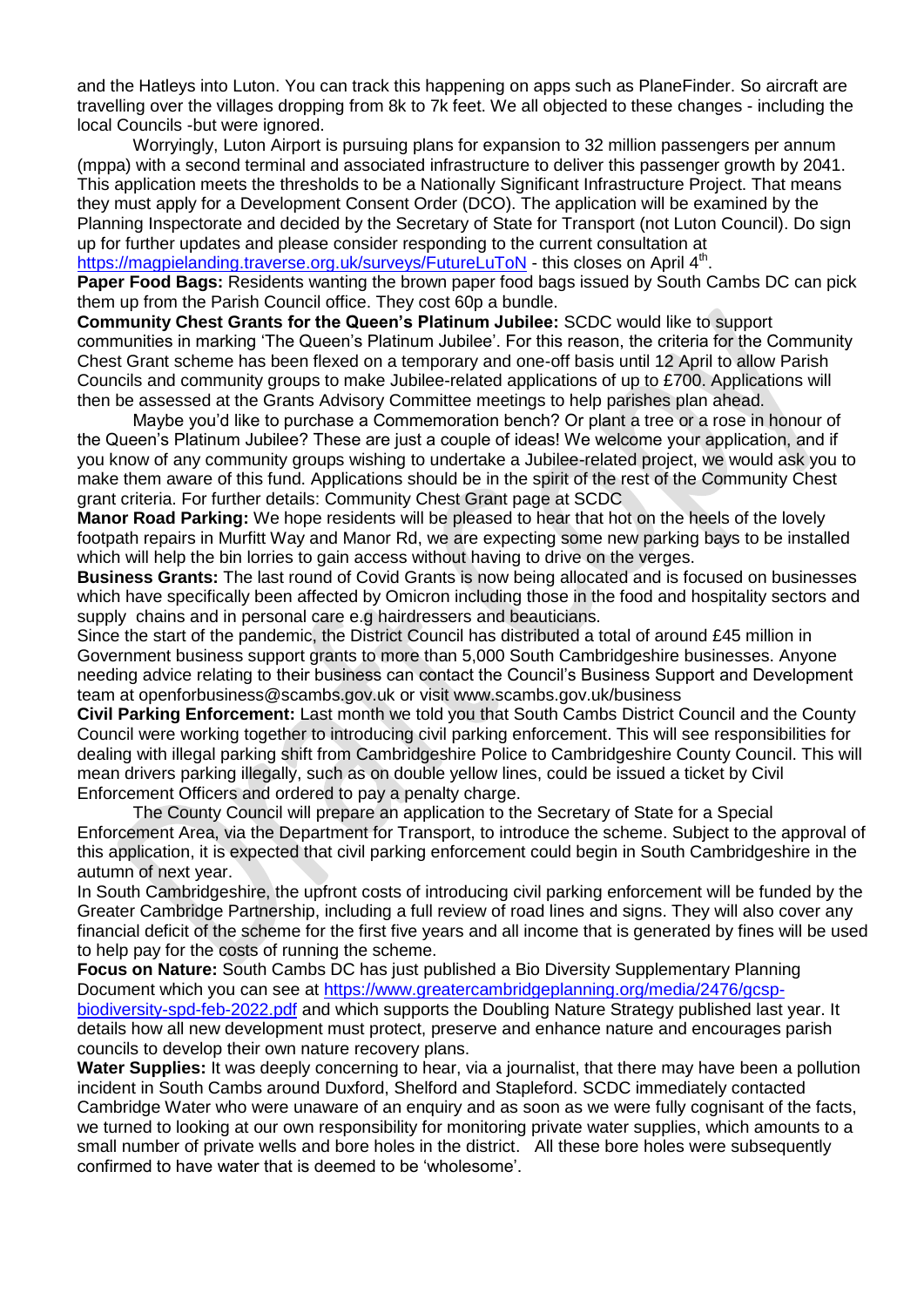A subsequent press enquiry has highlighted a report from 2007 which cast further doubt on the quality of water in the area. Cambridge Water has now published a lot of information about this on its website.

**Budgeting for Climate Change:** South Cambridgeshire District Council is allocating £6.83m of its £70m total spend to its Zero Carbon Strategy and Action Plan. The measures range from a solar farm to power bin lorries - to the completion of a massive programme to install energy-efficient LEDs in streetlights all of which contributes to the ambition to halve carbon emissions locally by 2030 - and reduce them to zero by 2050. Money will also go towards maintaining the 275km (171 miles) network of watercourses in the district, and financial support of parish councils and community groups to reduce their carbon footprint. More electric vehicle charging points would also be installed.

**Wild Minds:** Covid has affected very many children's mental health and current services are not sufficient to meet the urgent need. The Wild Minds project, sponsored by South Cambs aims to help young people experiencing mild to moderate mental health issues to improve through activity courses. By the time you read this the latest courses will probably be underway but more will follow.

Young people benefit from spending time in a therapeutic outdoor environment with qualified activity instructors, trained youth workers, and a small group of peers. The course is designed to help teens tackle things like mild anxiety, low mood and depression, and to improve self-confidence and esteem. A clinical psychologist oversees the course, providing support to young people who may otherwise go without, due to not meeting the threshold for NHS mental health care.

Young people who would like to attend, or parents or carers who think the course may be suitable for a young person in their care, can register now online: www.scambs.gov.uk/wildminds **Fixed Term Tenancies:** The Government has revoked the legislation that limits council to issuing 10 year fixed term tenancies to council house tenants because it meant that council house residents faced uncertainly about their futures once their lease expired. The fixed term tenancies that South Cambs had to issue at the time are now up for renewal and will be replaced with secure tenancies.

**Climate and Environment Fortnight:** Residents, businesses, community groups and Parish Councils were invited to a fortnight of free online events as part of South Cambridgeshire District Council's second annual Climate and Environment Fortnight. The webinar series comes after the news that the Council has been selected out of hundreds as a finalist in the Public Sector Transformation Awards 2022, for its 'Green to our Core' programme of work.

The webinars were held online to celebrate climate action taking place in the district, as well as looking at some of the things that the Council is doing to mitigate and adapt to climate change in the future. Recordings of all 6 sessions will be available on the South Cambs website. Bridget introduced the first one which focused on how communities can work together to create and deliver their own climate change action plan. Find out more about what the Council is doing to tackle climate change in South Cambridgeshire at www.scambs.gov.uk/climate-emergency-and-nature/what-are-we-doing-totackle-climate-change-in-south-cambridgeshire

**South Cambs DC Budget:** South Cambridgeshire District Council has approved its budget for next year and set its Council Tax charge from April. Continuing to have one of the lowest Council Tax charges in the country, councillors agreed to raise it by 10 pence a week or £5 a year for a Band D property to enable the Council to continue to transform council services and deliver £230,000 of savings every year. This coming year it will cost over £80 million to run South Cambridgeshire District and Council Tax will bring in £10.7 million. Business Rates bring in £11.6 million. Only £2million is expected in government grants. Investments account for over £5 million in income. Our investments include Ermine Street (our wholly owned housing company providing private rented accommodation, such as houses in multiple occupation for single people), the Cambridge Ice Rink and even Cambourne Youth Centre. The council is also supporting business start-ups and the development of tech industries by investing in the Cambridge Science Park which is in South Cambridgeshire.

We also receive income from our fees and charges and contributions from fellow councils for the cost of running the shared planning and waste services. But unlike many other Councils we do not have income from car parks or civic amenities such as a sports centre.

Council housing stock, is now growing again and with 189 new council homes having been built over the past three years it now stands at over 5,500. However, we have to fund this mainly from council rents. £7 million will be spent on refurbishing council houses to reduce tenants' heating bills.

We appreciate that in these difficult times those on lower incomes are struggling which is why we have more officers advising those finding themselves in financial difficult and we also pay Citizens Advice £85,000 a year to help our residents. Apart from Housing Benefit we also have a Local Council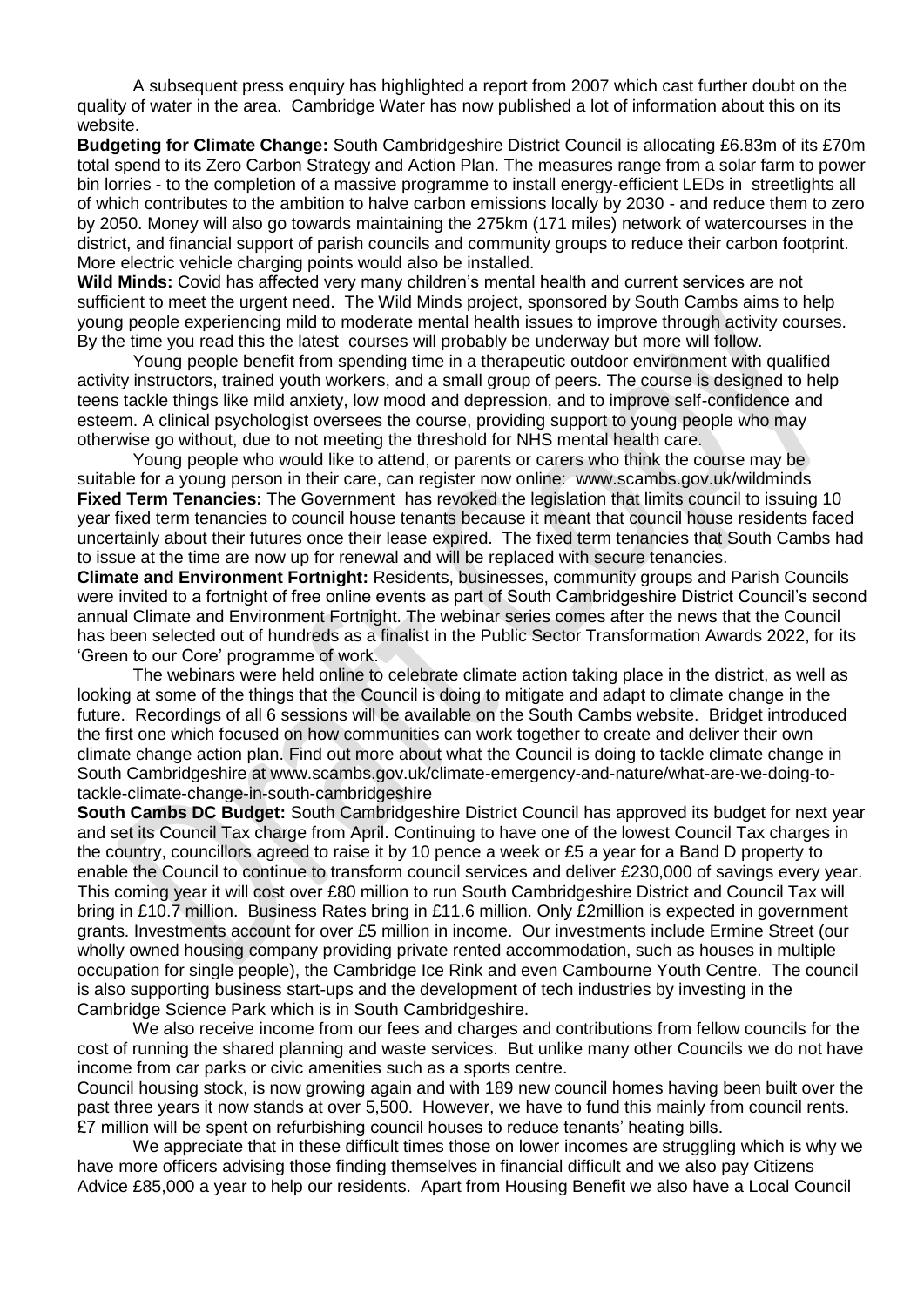Tax Support Scheme and discretionary support for Council Tax. As a result of this support, last year we were the best in the country for collecting Council Tax and in the top ten for the collection of Business Rates.

We are one of a few councils in the country to have set a balanced budget for the coming financial year with a small surplus going into reserves to off-set possibly deficits in the future. **Household Support Fund:** Since launching in October with £2.4m of government funding, the average spend for the number of requests received has been £25k every day, with a total of 14,986 applications, of which more than 11,000 have already received payments. We have successfully run a wider scheme that has additionally provided support for water bills, other essentials, fridges, freezers and cookers, as well as boiler repairs. To allow us to continue to support those with the most immediate and urgent needs, the following changes have been made:

- The fund will continue to support those with the most immediate and urgent needs in relation to food and household energy bills.
- The fund will no longer accept multiple applications, offer financial help with water bills, other essentials or replace white goods.

We know there are many more people in our county who still require help. All applicants to the fund will continue to be directed to other sources of support as listed in the Household Support Fund Information pack:https://www.cambridgeshire.gov.uk/asset-library/Household-Support-Fund-Information-Pack-CCC.pdf

**Camsight Support Groups:** Camsight write "Our support groups in the East have enjoyed talks from Vision Aid Technologies recently. Vision Aid provide specialist low vision and blindness technology solutions. If you would like to talk more about the products they offer and how these could support you, contact Vision Aid on 01775 711 977.

If you are not already part of one of Cam Sight's monthly groups and would like to be, please contact us. They are a great opportunity to access information and support, as well as meet others and form friendships.

We hold monthly groups in Bar Hill, Bourn, Burwell, Cambridge, Chatteris, Cottenham, Girton, Haslingfield, Impington, Linton, Littleport, Melbourn, Sawston, Soham, Stapleford, Whittlesey, Wisbech. New members are always welcome - so please come along and give it a go!"

Your Councillors are here to help you. Please do feel free to contact us with comments, questions, problems or complaints. We hope we can help but if we can't we are likely to know someone who can! Please do not hesitate to contact County Councillor Sebastian Kindersley on 01767 651982 or skindersley@hotmail.com or write to the Manor Barn, East Hatley, SG19 3JA

# **Correspondence:**

**Electoral Register:** No updates received.

**EW Rail Update:** Although nothing certain has been heard, there is speculation that this project may be dropped.

**Reading Room Wi-Fi/alterations:** Council received most of the information requested, but was missing the minutes of the meeting at which the estimates were discussed were not attached, the email from Building Control and a business plan with financial current and projected income. The two estimates received were for very different schemes, so Council also requested a copy of the specification that was sent out for tender. The request for Wi-Fi funding had been discussed at several different meetings, and Council had already agreed to fund a viable scheme. Based on the information received from the Trustees, it was proposed by Mr Wheeler and seconded by Mr Barnes, that Council would pay for the first 2 years of funding for the Wi-Fi in the Reading Room. All in favour. Quotation received is for £36-95 per month + VAT x 24, a total of £1064-16. Funding for this will be taken equally from The Reading Room and Contingency nominals. A cheque for this amount was raised and will be delivered to the Chair of Trustees, along with a letter requesting the missing information.

**Highway Events:** Local road closures are for Thriplow Daffodil weekend - 19/20 March, Northstowe Half Marathon - 24 April, Sawston Fun Run - 8 May.

**SCDC - Help for Ukraine:** The Council has pledged to support people fleeing the Ukraine and is calling for a national resettlement programme to be set up by the Government so that this can happen. Councillors have said that the Council will play their part and work to identify local homes for refugees leaving the war zone if needed. You can read the Council's position in full here: